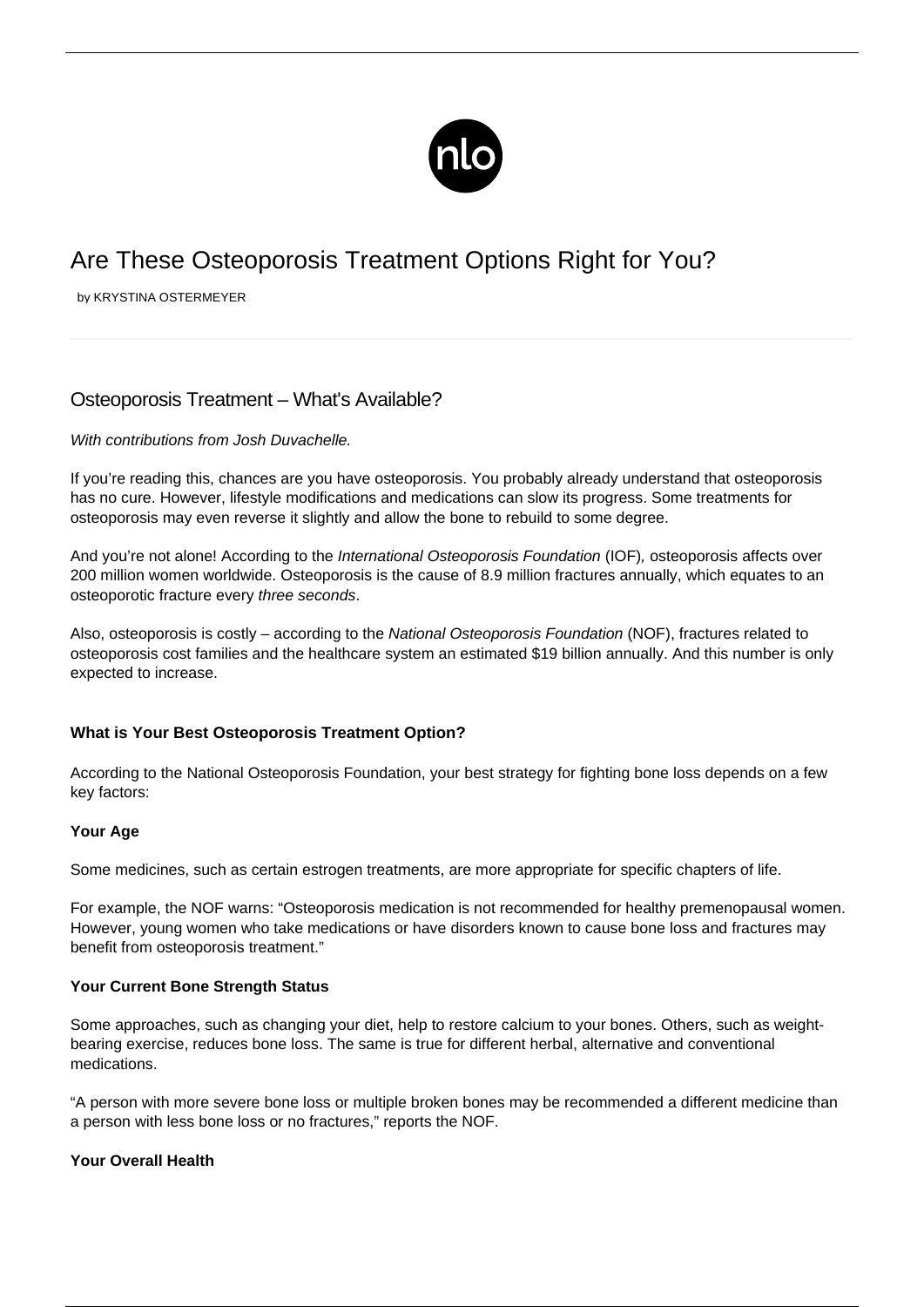Many women who have osteoporosis may also experience other health issues, such as high blood pressure, stress, diabetes, etc. Your doctor will look at your overall health to find the safest and most effective options for yourself.

Take [estrogen-based osteoporosis remedies](/estrogen-osteoporosis/), for example. If you have had breast cancer or have a family history of breast cancer, your doctor may recommend against taking estrogen.

There is no one-size-fits-all approach to managing osteoporosis. But by looking at the big picture, and understanding your many treatment options, you can put together a plan with your doctor that helps you live our life to the fullest and enjoy optimal bone health and wellbeing.

## **Osteoporosis Medication Options and Information**

Some medications are hormonal and are only approved for women. These medications include calcitonin (Fortical and Miacalcin), estrogen, and estrogen agonists/antagonists (Evista).

Other medications are available for men and women. These include bisphosphonates (Actonel, Atelvia, Fosamax, and Reclast), denosumab (Prolia) and teriparatide (Forteo).

## **Bisphosphonates**

Bisphosphonates can be given to both men and women, and they work by slowing bone loss. Depending on the drug, they may be given once weekly or once monthly.

This drug class is the most commonly prescribed for osteoporosis. According to News Medical, "Bone is constantly undergoing a turnover process in which osteoblasts create bone and osteoclasts destroy it. Bisphosphonates inhibit the actions of osteoclasts by promoting their apoptosis (programmed cell death), which, in turn, slows bone loss."

The benefit of bisphosphonates, aside from the fact that they slow down bone loss, is that they can also decrease bone pain associated with osteoporosis. Also, in cancer patients with bone damage, bisphosphonates are known to reduce the need for radiation and lower the risk of fracture.

Bisphosphonates can be broken down into two subclasses, which differ based on their mechanism of action:

- 1. Nitrogenous bisphosphonates: pamidronate, alendronate, and zoledronate.
- 2. Non-nitrogenous bisphosphonates: etidronate, clodronate and tiludronate.

The downside to bisphosphonates is that they must be taken correctly  $-$  if they are not taken correctly, they are known to cause esophageal ulcers.

Next page: More osteoporosis medication options and herbal/natural remedies for osteoporosis treatment.

## **Estrogen Agonists/Antagonists**

Estrogen agonists/antagonists have a mechanism of action similar to estrogen when it comes to protection of bone, but without some of the side effects of hormonal therapy.

Evista is known to build bone mass, similar to estrogen. Unlike estrogen, it does not increase the risk of breast or uterine cancer. However, it does increase the risk of blood clots.

Evista belongs to a drug class called selective estrogen receptor modulators (SERMs); SERMs are FDAapproved for the prevention and treatment of osteoporosis in postmenopausal women, as well as reduce the risk of invasive breast cancer in postmenopausal women at risk or with osteoporosis.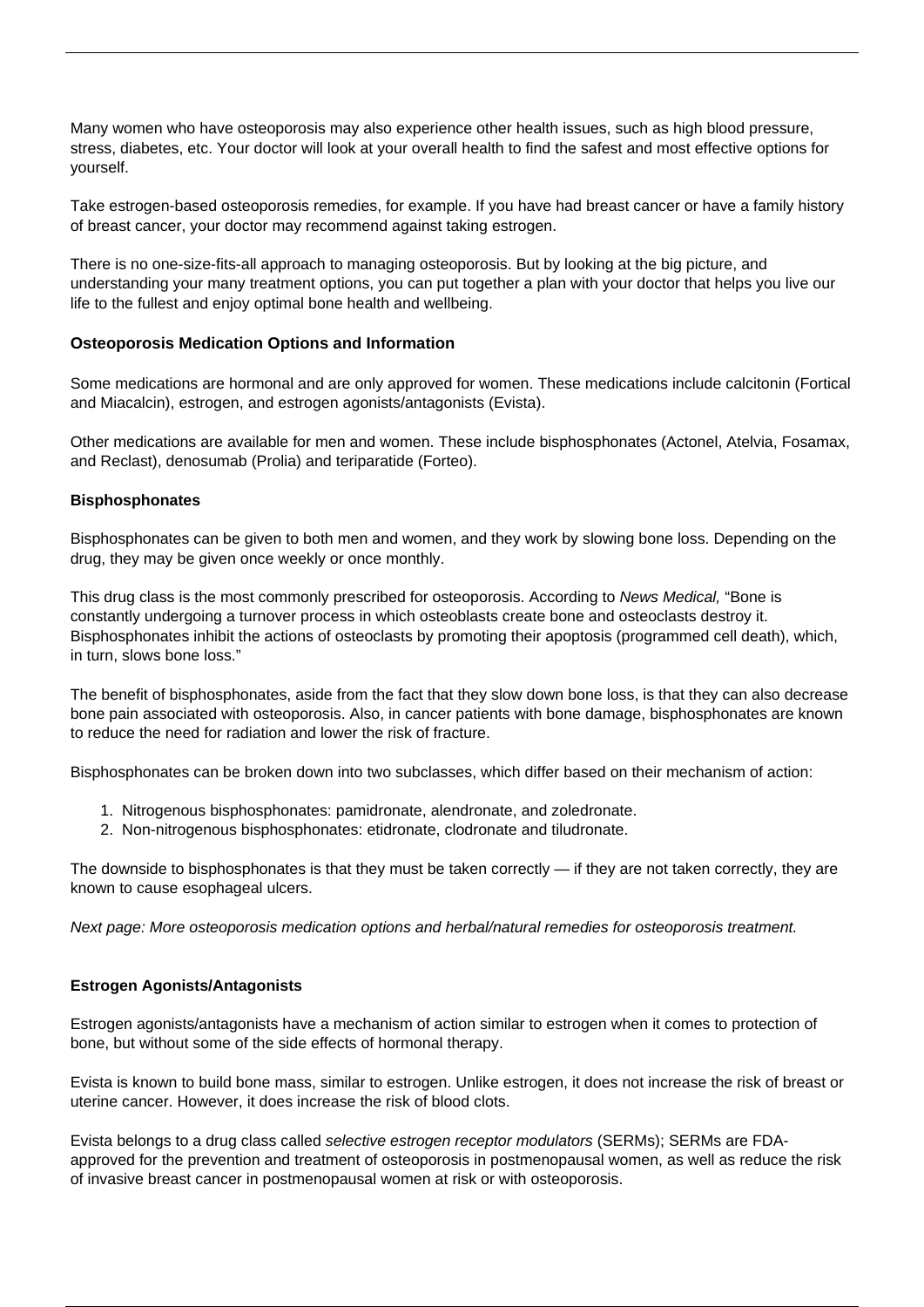SERMs act like estrogen, but without the potential side effects. Evista helps to protect bone density but does not affect the uterine lining – meaning it does not cause uterine cancer. It was also shown to lower LDL cholesterol.

As discussed, those taking Evista are at increased risk of blood clots, including deep vein thrombosis and pulmonary embolism – but this side effect affects less than 1% of women without a prior history of blood clots. The most notable side effect is hot flashes.

## **Forteo**

Forteo is a synthetic form of parathyroid hormone (PTH). PTH is responsible for regulating calcium metabolism in the body. Thus, Forteo increases bone density and causes new bone to grow. It is the only FDA-approved medication that is approved to rebuild new bone.

Forteo is given only to men with osteoporosis, or to women who are postmenopausal. It is given via injection. The downside to this medication is that the injection is daily, as opposed to some of the other medications, which are much less frequent. Long-term studies have not been performed, so it can only be prescribed for up to 24 months.

Side effects include itching and redness at the injection site, heartburn, depression, and leg cramps.

## **Hormonal Replacement Therapy (HRT)**

The use of HRT to treat osteoporosis has been studied vastly, from observational studies, case-control studies, randomized clinical trials, and meta-analyses. The same conclusion has been met – HRT is highly effective at decreasing the risk of fractures (in some research, a reduction in fracture risk up to 25%!) and discontinuing HRT shows a loss of the anti-fracture efficacy as well as a decreased risk of colon cancer.

However, the studies also indicate that there are other health risks associated with HRT. For example, the use of HRT increases the risk of endometrial cancer. It also increases the risk of cardiovascular events such as unstable angina (USA), venous thromboembolism, and thromboembolic stroke. It can also increase the risk of myocardial infarction, ovarian cancer, and overall cognitive function.

HRT should be considered if other treatment modalities are not tolerated or are contraindicated, and then at the lowest dose possible.

#### **Natural/Herbal Remedies for Osteoporosis**

Drugs from your doctor aren't your only options. From supplements to [herbal remedies,](/alternative-therapies/) talk to a medical professional if the following strategies are right for your lifestyle and your current bone health status.

#### **Take Omega 3s**

Omega-3 fatty acids are healthy fats the may improve bone health, especially when combined with foods that are also high in calcium. Omega-3s are also linked to a wide range of additional health benefits, such as improved cardiovascular health, better cognition, and enhanced mood.

## **Look for Herbal Options**

Herbal medicine has been used for centuries to treat maladies such as osteoporosis. One promising area is in the realm of traditional Chinese medicine (TCM).

In a report published in the Journal of Traditional and Complementary Medicine, researchers did a review of current studies done on TCM, specifically looking at the safety benefits of TCM herbs compared to modern drugs that have potentially negative side effects.

"Many medicinal herbs used in Traditional Chinese Medicine, known as kidney tonics, have been tested for their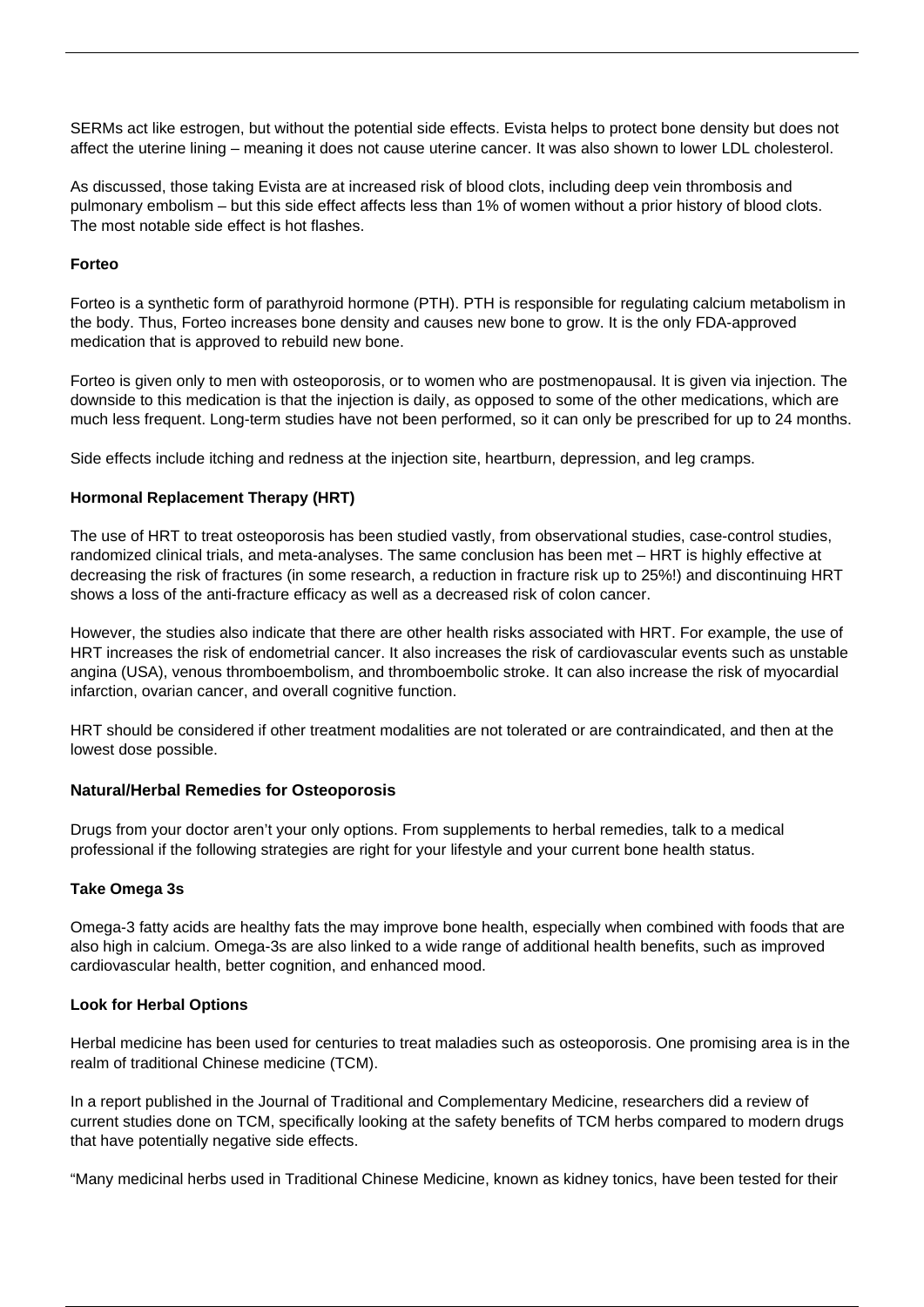effects on bone metabolism in the laboratory and clinically," notes the study. Three specific herbs were tested successfully:

- Herba epimedii (???, Yín Yáng Huò)
- Fructus ligustri lucidi (???, N? Zh?n Zi)
- Fructus psoraleae (???, B? G? Zh?)

"Bone mineral density protection was obvious among those women with the onset of menopause beyond ten years," concludes the report. "A general protective trend was observed among all women under trial. [...] Our study supports more research and trials in this area, while we are looking for safe and effective agents to keep the bone metabolism in a balanced state."

Meanwhile, a recent study from the University of British Columbia found that another TCM herb called red sage helps block an enzyme that leads to the breakdown of bones during osteoporosis.

Talk to your doctor if TCM could be an appropriate option for you.

Next page: Alternative osteoporosis treatment options and lifestyle changes for living better with osteoporosis.

## **Alternative Health Treatments for Osteoporosis**

Alternative medicine is commonly confused with complementary medicine, but there are key differences.

Complementary medicine is used together with conventional medicine with your doctor, while alternative medicine is used in place of traditional medicine.

Because not everyone responds to every type of treatment, working with your doctor to explore alternative options may benefit you. However, you should talk to a medical professional before replacing conventional medicine with an alternative approach.

## **Acupuncture**

More research needs to be done.

When you get acupuncture, small thin needles are gently inserted into strategic points on your body. According to traditional Chinese medicine, acupuncture is thought to stimulate specific nerves, muscles or organs.

When it comes to osteoporosis, numerous studies have been done to investigate the impact that this alternative health method offers women with bone loss. However, some preliminary research shows promising results.

One study even found that acupuncture improved bone mineral density better than taking some name-brand calcium supplements.

## **Tai Chi**

Tai chi is an ancient form of exercise that originated in China thousands of years ago. It's a series of postures and body poses that you flow gently into one after the other. You may have seen groups of people in parks and public spaces practicing this gentle, rhythmic form of exercise.

Because it's a whole-body workout and also a very gentle form of exercise, women of all ages can partake in tai chi. It may build muscle strength and bone strength through the physical movement.

More importantly, some of its poses hone your flexibility, balance and posture, which in turn helps reduce the risks of falls that contribute to osteoporosis-related fractures and injuries.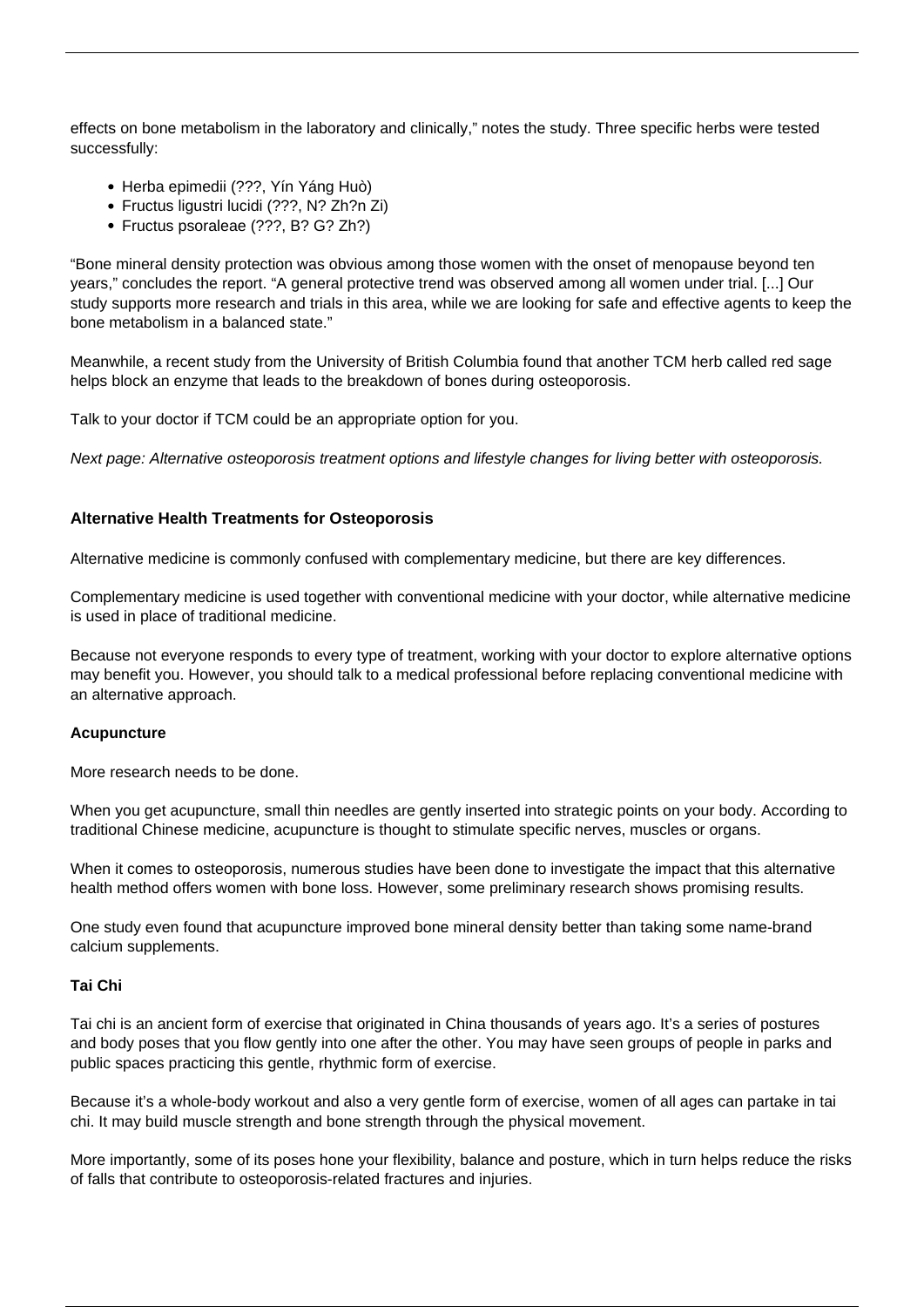## **What Else Can Be Done?**

As with all drugs, there are pros and cons to medication therapy. You should weigh the pros and cons carefully with your doctor when selecting a medication for your osteoporosis treatment.

That being said, there are a variety of other self-care measures that can be undertaken to preserve bone density.

## **Lifestyle Changes for Osteoporosis**

Your daily habits can have a big impact on your bone health and your osteoporosis prognosis, starting with the foods you eat (or [don't eat\)](/bad-foods-for-osteoporosis/). From food to movement, the choices you make every day can help keep you feeling and looking your best.

## **Eat More Calcium-Rich Foods**

If you or a loved one has osteoporosis, you likely have a cupboard or medicine cabinet stocked to the brim with calcium supplements and pills. And while these are a common go-to for women who want stronger bones and reduced bone fractures, it isn't the magic pill many people think it is.

For example, an analysis published in the British Medical Journal found that calcium supplements do nothing to reduce fracture risks in adults over the age of 50.

But that doesn't mean calcium does nothing for your osteoporosis. New research has found that women who get their calcium through food instead of supplements have healthier, stronger bones.

Some of the best [calcium-rich foods](/calcium-rich-foods/) if you have osteoporosis include:

- **Fatty fish:** It's high in calcium as well as vitamin D, a vitamin that may help improve calcium absorption.
- **Beans:** Beans are rich in calcium, as well as fiber. Some studies show that a fiber-rich diet may assist in preventing osteoporosis by slowing down the process where your bones lose calcium.
- **Kale:** Kale and other dark-green leafy vegetables, such as spinach, are high in calcium. Many of these veggies are also a great way to increase your vitamin K intake. This essential vitamin enhances calcium absorption, and studies suggest that it may also lower the risk of bone fractures in some women who already have osteoporosis.

If those options don't interest you, you may also try dairy products such as milk, yogurt and cheese, tofu, salmon, broccoli, cauliflower, and leafy green vegetables.

## **Lift Weights**

Don't worry; you won't bulk up like a bodybuilder. But you will bulk up your bones!

Research reveals that [weight-bearing exercise](/weight-bearing-exercise/) increases bone strength. This includes lifting free weights, using rubber exercise bands, or even stepping onto an exercise machine.

Plus, regular workouts promote balance and posture. Improving posture and balance can reduce your risk of a fall, which in turn can decrease your risk of a fracture.

## **Quit Smoking**

If you smoke, here's one more reason to consider [quitting the habit](http://healthliving.today/how-to-quit-smoking/): Smoking doesn't just increase your risks of a variety of types of cancers and chronic conditions, but it also speeds up bone loss.

Studies indicate that current smokers lose bone at a much faster rate than non-smokers. By the age of 80, the average smoker can have up to 6 percent less bone density than someone who doesn't smoke!